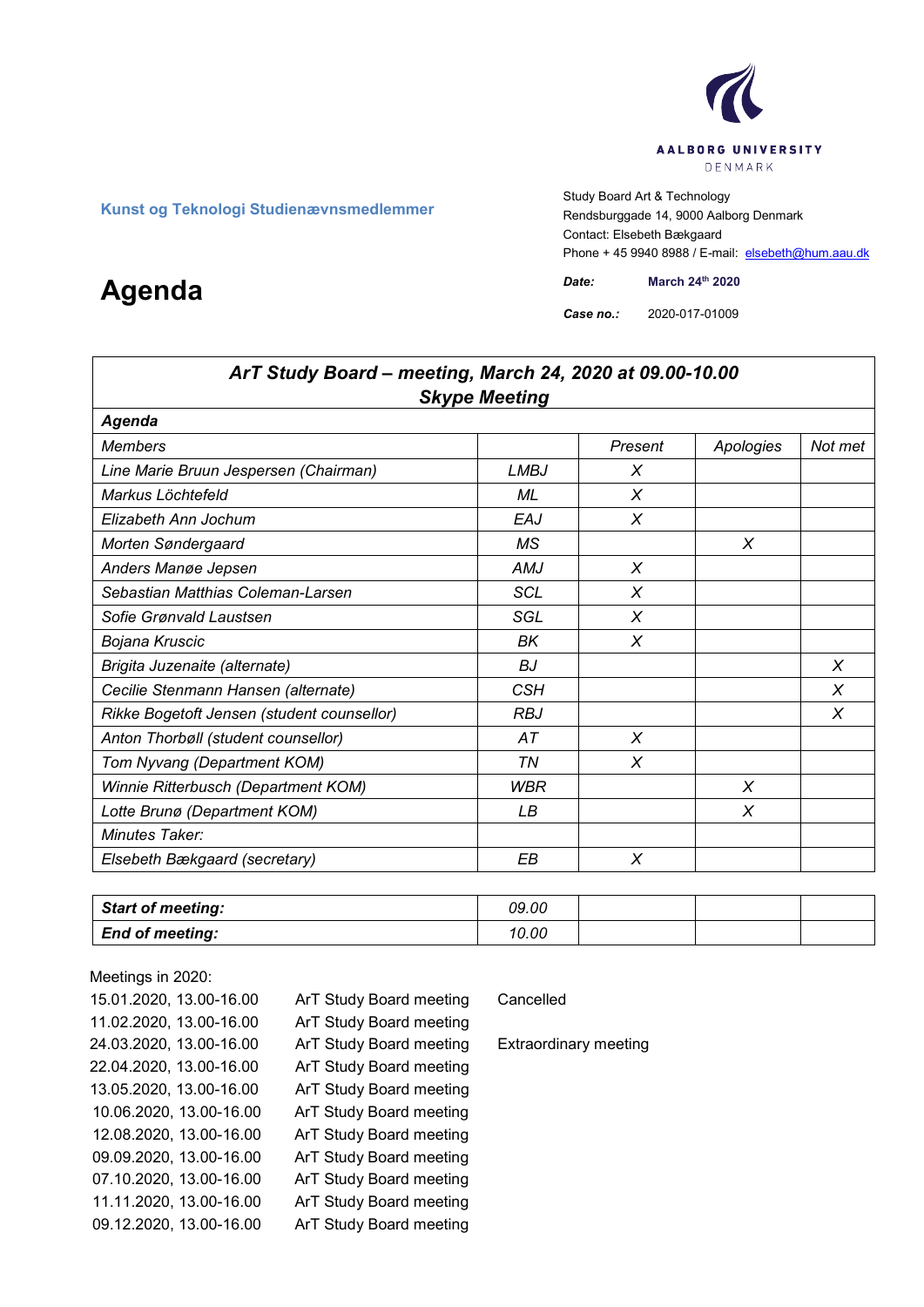| Items: |                                                                                                                                                                                                                                                                        |
|--------|------------------------------------------------------------------------------------------------------------------------------------------------------------------------------------------------------------------------------------------------------------------------|
| 1.     | Approval of Virtual Exam 03.04.2020 (one student)                                                                                                                                                                                                                      |
|        | LMBJ gave a short account of the situation for one student and for the new guidelines re. holding<br>exams during the quarantine period.                                                                                                                               |
|        | It concerns a BA-project exam on April 3rd and with the new guidelines, it is possible to conduct this<br>oral exam digitally (the student, the examiner and the external examiner are separated).<br>The study board approved this exam.                              |
| 2.     | <b>Exhibition</b>                                                                                                                                                                                                                                                      |
|        | LMBJ informed that various scenarios have been discussed re. the exhibition in May and suggested<br>turning it into a virtual exhibition.                                                                                                                              |
|        | The study board is asked to discuss this and make a decision, as waiting will cause too much un-<br>certainty and stress among the students. Of course, we still hope to be able to show the work in<br>real life at some point.                                       |
|        | SCL: What would a virtual exhibition look like?                                                                                                                                                                                                                        |
|        | EAJ: It could be what you want it to be. It could be a project page, a webpage with video documen-<br>tation and a poster.                                                                                                                                             |
|        | During these times, many cultural venues have moved to online platforms for creative contents.<br>The question is what is feasible given the timeline.                                                                                                                 |
|        | LMBJ: I would like the students' opinion on this: Would it be a help, if we make a clean cut now and<br>cancel the usual exhibition this year?                                                                                                                         |
|        | BK: Students are starting to be nervous. There is discussion going on in Facebook forums.<br>Should people switch away from things that are more physical? It would help to make a decision.                                                                           |
|        | ML: Switching is not really an option. We are 2 months into the project. It would be reasonable to<br>propose a more theoretical approach.                                                                                                                             |
|        | LMBJ: Nobody should change now. Students should only change their strategy/project conceptu-<br>ally, if it is part of a natural process.                                                                                                                              |
|        | Students who planned to build in workshops and put their artefacts up in museums or elsewhere<br>rely on audience evaluation of their project.                                                                                                                         |
|        | If students cannot build their artefacts now and start prototyping, they have to show it instead in<br>their report: Drawings, photos, digital models etc. In that way the students tell a full story at hand-in<br>- except from having had the real life exhibition. |
|        | ML has posted a document about virtual forms of feedback. Online focus groups etc. You can get<br>feedback in other ways.                                                                                                                                              |
|        | Everything that is usually in a project can still be there.                                                                                                                                                                                                            |
|        | If possible, you can build and show at the exams. That would be an option.                                                                                                                                                                                             |
|        | Dispensation is also possible (i.e. change of examination formats or time) – but this is too early to<br>decide on now.                                                                                                                                                |
|        | SGL: We should go with the digital exhibition and make it real clear what is expected.                                                                                                                                                                                 |
|        |                                                                                                                                                                                                                                                                        |